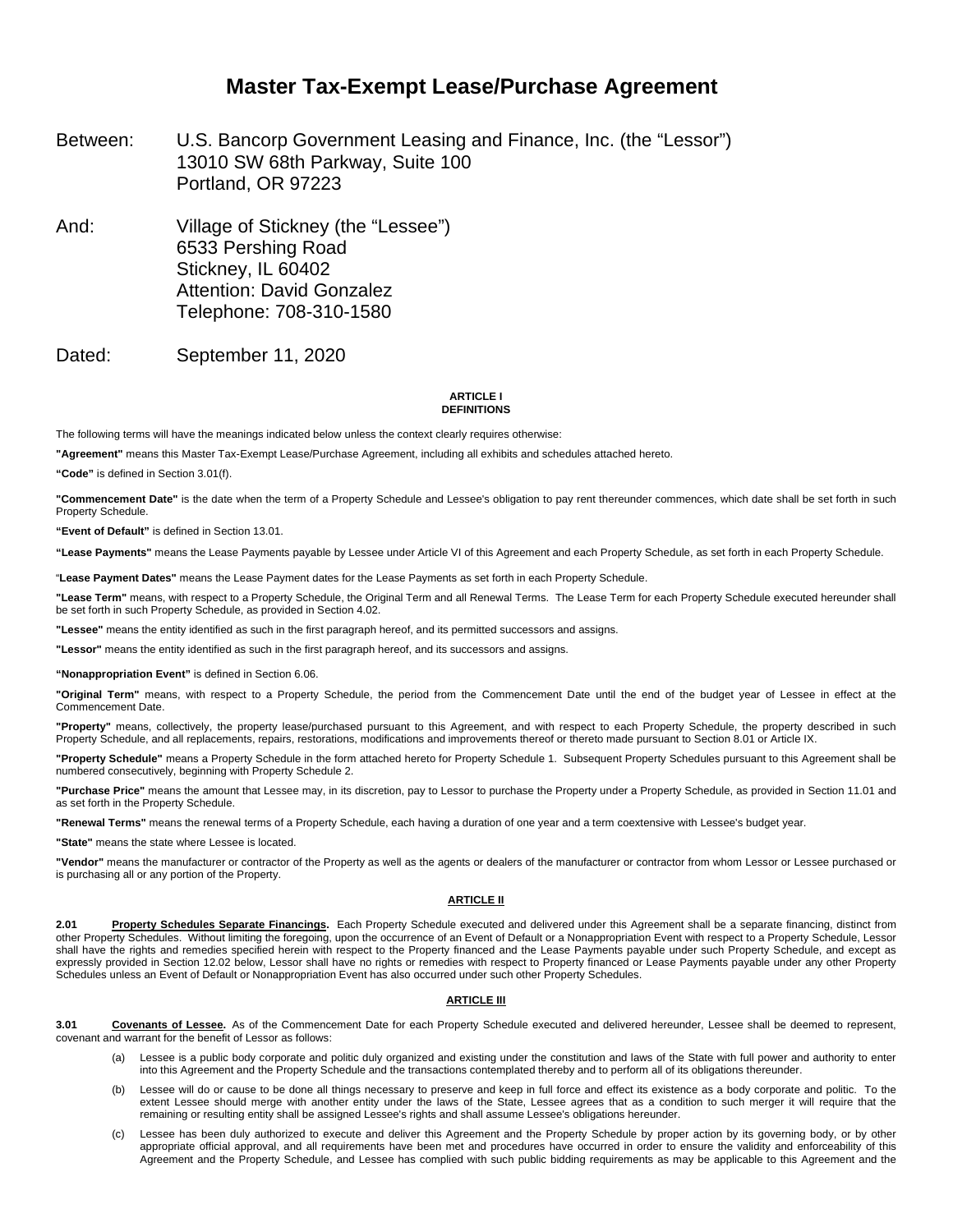Property Schedule and the acquisition by Lessee of the Property thereunder. On or before the Commencement Date for the Property Schedule, Lessee shall cause to be delivered an opinion of counsel in substantially the form attached to the form of the Property Schedule as Exhibit 2.

- (d) During the Lease Term for the Property Schedule, the Property thereunder will perform and will be used by Lessee only for the purpose of performing essential governmental uses and public functions within the permissible scope of Lessee's authority.
- (e) Lessee will provide Lessor with current financial statements, budgets and proof of appropriation for the ensuing budget year and other financial information relating to the ability of Lessee to continue this Agreement and the Property Schedule in such form and containing such information as may be requested by Lessor.
- Lessee will comply with all applicable provisions of the Internal Revenue Code of 1986, as amended (the "Code"), including Sections 103 and 148 thereof, and the regulations of the Treasury Department thereunder, from time to time proposed or in effect, in order to maintain the excludability from gross income for federal income tax purposes of the interest component of Lease Payments under the Property Schedule and will not use or permit the use of the Property in such a manner as to cause a Property Schedule to be a "private activity bond" under Section 141(a) of the Code. Lessee covenants and agrees that it will use the proceeds of the Property Schedule as soon as practicable and with all reasonable dispatch for the purpose for which the Property Schedule has been entered into, and that no part of the proceeds of the Property Schedule shall be invested in any securities, obligations or other investments except for the temporary period pending such use nor used, at any time, directly or indirectly, in a manner which, if such use had been reasonably anticipated on the date of issuance of the Agreement, would have caused any portion of the Property Schedule to be or become "arbitrage bonds" within the meaning of Section 103(b)(2) or Section 148 of the Code and the regulations of the Treasury Department thereunder proposed or in effect at the time of such use and applicable to obligations issued on the date of issuance of the Property Schedule.
- (g) The execution, delivery and performance of this Agreement and the Property Schedule and compliance with the provisions hereof and thereof by Lessee does not conflict with or result in a violation or breach or constitute a default under, any resolution, bond, agreement, indenture, mortgage, note, lease or other instrument to which Lessee is a party or by which it is bound by any law or any rule, regulation, order or decree of any court, governmental agency or body having jurisdiction over Lessee or any of its activities or properties resulting in the creation or imposition of any lien, charge or other security interest or encumbrance of any nature whatsoever upon any property or assets of Lessee or to which it is subject.
- (h) Lessee's exact legal name is as set forth on the first page of this Agreement. Lessee will not change its legal name in any respect without giving thirty (30) days prior notice to Lessor.

#### **ARTICLE IV**

**4.01 Lease of Property**. On the Commencement Date of each Property Schedule executed hereunder, Lessor will be deemed to demise, lease and let to Lessee, and Lessee will be deemed to rent, lease and hire from Lessor, the Property described in such Property Schedule, in accordance with this Agreement and such Property Schedule, for the Lease Term set forth in such Property Schedule.

4.02 **Lease Term.** The term of each Property Schedule shall commence on the Commencement Date set forth therein and shall terminate upon payment of the final Lease Payment set forth in such Property Schedule and the exercise of the Purchase Option described in Section 11.01, unless terminated sooner pursuant to this Agreement or the Property Schedule.

4.03 Delivery, Installation and Acceptance of Property. Lessee shall order the Property, shall cause the Property to be delivered and installed at the locations<br>specified in the applicable Property Schedule and shall pay a under an escrow agreement or trust agreement for the acquisition of the Property, such funds shall be disbursed as provided therein. When the Property described in such Property Schedule is delivered, installed and accepted as to Lessee's specifications, Lessee shall immediately accept the Property and evidence said acceptance by executing and delivering to Lessor the Acceptance Certificate substantially in the form attached to the Property Schedule.

#### **ARTICLE V**

5.01 **Enjoyment of Property.** Lessee shall during the Lease Term peaceably and quietly have, hold and enjoy the Property, without suit, trouble or hindrance from Lessor, except as expressly set forth in this Agreement. Lessor shall not interfere with such quiet use and enjoyment during the Lease Term so long as Lessee is not in default under the subject Property Schedule.

5.02 Location; Inspection. The Property will be initially located or based at the location specified in the applicable Property Schedule. Lessor shall have the right at all reasonable times during business hours to enter into and upon the property of Lessee for the purpose of inspecting the Property.

#### **ARTICLE VI**

**6.01 Lease Payments to Constitute a Current Expense of Lessee.** Lessor and Lessee understand and intend that the obligation of Lessee to pay Lease Payments hereunder shall constitute a current expense of Lessee and shall not in any way be construed to be a debt of Lessee in contravention of any applicable constitutional, statutory or charter limitation or requirement concerning the creation of indebtedness by Lessee, nor shall anything contained herein constitute a pledge of the faith and credit or taxing power of Lessee. Upon the appropriation of Lease Payments for a fiscal year, the Lease Payments for said fiscal year, and only the Lease Payments for said current fiscal year, shall be a binding obligation of Lessee; provided that such obligation shall not include a pledge of the taxing power of Lessee.

6.02 **Payment of Lease Payments**. Lessee shall promptly pay Lease Payments under each Property Schedule, exclusively from legally available funds, in lawful money of the United States of America, to Lessor in such amounts and on such dates as described in the applicable Property Schedule, at Lessor's address set forth on the first page of this Agreement, unless Lessor instructs Lessee otherwise. Lessee shall pay Lessor a charge on any delinquent Lease Payments under a Property Schedule in an amount sufficient to cover all additional costs and expenses incurred by Lessor from such delinquent Lease Payment. In addition, Lessee shall pay a late charge of five cents per dollar or the highest amount permitted by applicable law, whichever is lower, on all delinquent Lease Payments and interest on said delinquent amounts from the date such amounts were due until paid at the rate of 12% per annum or the maximum amount permitted by law, whichever is less.

**6.03 Interest Component.** A portion of each Lease Payment due under each Property Schedule is paid as, and represents payment of, interest, and each Property Schedule hereunder shall set forth the interest component (or method of computation thereof) of each Lease Payment thereunder during the Lease Term.

**6.04 Lease Payments to be Unconditional.** SUBJECT TO SECTION 6.06, THE OBLIGATIONS OF LESSEE TO PAY THE LEASE PAYMENTS DUE UNDER THE PROPERTY SCHEDULES AND TO PERFORM AND OBSERVE THE OTHER COVENANTS AND AGREEMENTS CONTAINED HEREIN SHALL BE ABSOLUTE AND UNCONDITIONAL IN ALL EVENTS WITHOUT ABATEMENT, DIMINUTION, DEDUCTION, SET-OFF OR DEFENSE, FOR ANY REASON, INCLUDING WITHOUT LIMITATION, ANY DEFECTS, MALFUNCTIONS, BREAKDOWNS OR INFIRMITIES IN THE PROPERTY OR ANY ACCIDENT, CONDEMNATION OR UNFORESEEN CIRCUMSTANCES. THIS PROVISION SHALL NOT LIMIT LESSEE'S RIGHTS OR ACTIONS AGAINST ANY VENDOR AS PROVIDED IN SECTION 10.02.

**6.05 Continuation of Lease by Lessee.** Lessee intends to continue all Property Schedules entered into pursuant to this Agreement and to pay the Lease Payments thereunder. Lessee reasonably believes that legally available funds in an amount sufficient to make all Lease Payments during the term of all Property Schedules can be obtained. Lessee agrees that its staff will provide during the budgeting process for each budget year to the governing body of Lessee notification of any Lease Payments due under the Property Schedules during the following budget year. Notwithstanding this covenant, if Lessee fails to appropriate the Lease Payments for a Property Schedule pursuant to Section 6.06, such Property Schedule shall terminate at the end of the then current Original Term or Renewal Term. Although Lessee has made this covenant, in the event that it fails to provide such notice, no remedy is provided and Lessee shall not be liable for any damages for its failure to so comply.

Nonappropriation. If during the then current Original Term or Renewal Term, sufficient funds are not appropriated to make Lease Payments required under a Property Schedule for the following fiscal year, Lessee shall be deemed to not have renewed such Property Schedule for the following fiscal year and the Property Schedule shall terminate at the end of the then current Original Term or Renewal Term and Lessee shall not be obligated to make Lease Payments under said Property Schedule beyond the then current fiscal year for which funds have been appropriated. Upon the occurrence of such nonappropriation (a "Nonappropriation Event") Lessee shall, no later than the end of the fiscal year for which Lease Payments have been appropriated, deliver possession of the Property under said Property Schedule to Lessor. If Lessee fails to deliver possession of the Property to Lessor upon termination of said Property Schedule by reason of a Nonappropriation Event, the termination shall nevertheless be effective but Lessee shall be responsible for the payment of damages in an amount equal to the portion of Lease Payments thereafter coming due that is attributable to the number of days after the termination during which the Lessee fails to deliver possession and for any other loss suffered by Lessor as a result of Lessee's failure to deliver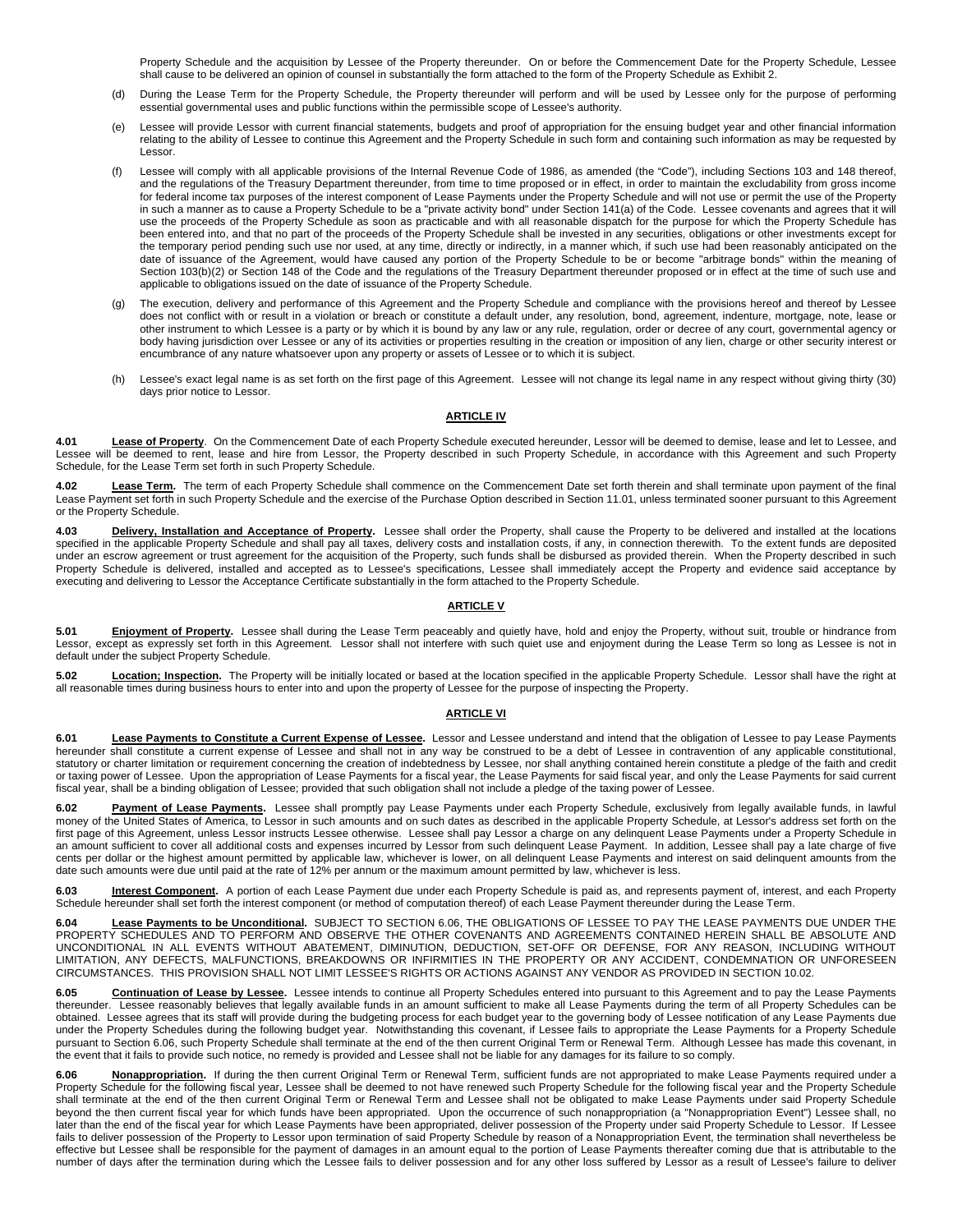possession as required. In addition, Lessor may, by written instructions to any escrow agent who is holding proceeds of the Property Schedule, instruct such escrow agent to release all such proceeds and any earnings thereon to Lessor, such sums to be credited to Lessee's obligations under the Property Schedule and this Agreement. Lessee shall notify Lessor in writing within seven (7) days after the failure of the Lessee to appropriate funds sufficient for the payment of the Lease Payments, but failure to provide such notice shall not operate to extend the Lease Term or result in any liability to Lessee.

**6.07 Defeasance of Lease Payments.** Lessee may at any time irrevocably deposit in escrow with a defeasance escrow agent for the purpose of paying all of the principal component and interest component accruing under a Property Schedule, a sum of cash and non-callable securities consisting of direct obligations of, or obligations the principal of an interest on which are unconditionally guaranteed by, the United States of America or any agency or instrumentality thereof, in such aggregate amount, bearing interest at such rates and maturing on such dates as shall be required to provide funds sufficient for this purpose. Upon such defeasance, all right, title and interest of Lessor in the Property under said Property Schedule shall terminate. Lessee shall cause such investment to comply with the requirements of federal tax law so that the exclusion from gross income of the interest component of Lease Payments on said Property Schedule is not adversely affected.

6.08 **Gross-Up.** If an Event of Taxability occurs with respect to a Property Schedule, the interest component of Lease Payments on the Property Schedule shall thereafter be payable at the Taxable Rate, and Lessee shall pay to Lessor promptly following demand an amount sufficient to supplement prior Lease Payments on such Property Schedule so that Lessor receives the interest component of such Lease Payments, retroactive to the date as of which the interest component is determined to be includible in the gross income of Lessor for federal income tax purposes, calculated at the Taxable Rate, together with any penalties and interest actually imposed on Lessor as a result of the Event of Taxability. For purposes of this Section, "Event of Taxability" means, with respect to a Property Schedule, (a) a final determination by the Internal Revenue Service or a court of competent jurisdiction that the interest component of Lease Payments on the Property Schedule is includible for federal income tax purposes in the gross income of Lessor, or (b) receipt by Lessor of a written opinion of a nationally recognized public finance lawyer or law firm to the effect that there exists substantial doubt whether the interest component of Lease Payments on the Property Schedule is excludible for federal income tax purposes from the gross income of Lessor, in each case due to any action or failure to take action by Lessee. "Taxable Rate" means an interest rate calculated to provide Lessor with an after-tax yield equivalent to the yield provided to Lessor by the interest rate at which the interest component of Lease Payments on a Property Schedule was originally calculated.

#### **ARTICLE VII**

**7.01 Title to the Property.** Upon acceptance of the Property by Lessee and unless otherwise required by the laws of the State, title to the Property shall vest in Lessee, subject to Lessor's interests under the applicable Property Schedule and this Agreement.

7.02 **Personal Property**. The Property is and will remain personal property and will not be deemed to be affixed to or a part of the real estate on which it may be situated, notwithstanding that the Property or any part thereof may be or hereafter become in any manner physically affixed or attached to real estate or any building thereon. If requested by Lessor, Lessee will, at Lessee's expense, furnish a waiver of any interest in the Property from any party having an interest in any such real estate or building.

**7.03 Security Interest.** To the extent permitted by law and to secure the performance of all of Lessee's obligations under this Agreement with respect to a Property Schedule, including without limitation all Property Schedules now existing are hereafter executed, Lessee grants to Lessor, for the benefit of Lessor and its successors and assigns, a security interest constituting a first lien on Lessee's interest in all of the Property under the Property Schedule, whether now owned or hereafter acquired, all additions, attachments, alterations and accessions to the Property, all substitutions and replacements for the Property, and on any proceeds of any of the foregoing, including insurance proceeds. Lessee shall execute any additional documents, including financing statements, affidavits, notices and similar instruments, in form and substance satisfactory to Lessor, which Lessor deems necessary or appropriate to establish, maintain and perfect a security interest in the Property in favor of Lessor and its successors and assigns. Lessee hereby authorizes Lessor to file all financing statements which Lessor deems necessary or appropriate to establish, maintain and perfect such security interest.

#### **ARTICLE VIII**

**8.01 Maintenance of Property by Lessee.** Lessee shall keep and maintain the Property in good condition and working order and in compliance with the manufacturer's specifications, shall use, operate and maintain the Property in conformity with all laws and regulations concerning the Property's ownership, possession, use and maintenance, and shall keep the Property free and clear of all liens and claims, other than those created by this Agreement. Lessee shall have sole responsibility to maintain and repair the Property. Should Lessee fail to maintain, preserve and keep the Property in good repair and working order and in accordance with manufacturer's specifications, and if requested by Lessor, Lessee will enter into maintenance contracts for the Property in form approved by Lessor and with approved providers.

8.02 **Liens, Taxes, Other Governmental Charges and Utility Charges.** Lessee shall keep the Property free of all levies, liens and encumbrances, except for the interest of Lessor under this Agreement. The parties to this Agreement contemplate that the Property will be used for a governmental or proprietary purpose of Lessee and, therefore, that the Property will be exempt from all property taxes. The Lease Payments payable by Lessee under this Agreement and the Property Schedules hereunder have been established to reflect the savings resulting from this exemption from taxation. Lessee will take such actions necessary under applicable law to obtain said exemption. Nevertheless, if the use, possession or acquisition of the Property is determined to be subject to taxation or later becomes subject to such taxes, Lessee shall pay when due all taxes and governmental charges lawfully assessed or levied against or with respect to the Property. Lessee shall pay all gas, water, steam, electricity, heat, power, telephone, utility and other charges incurred in the operation, maintenance, use, occupancy and upkeep of the Property. Lessee shall pay such taxes or charges as the same may become due; provided that, with respect to any such taxes or charges that may lawfully be paid in installments over a period of years, Lessee shall be obligated to pay only such installments as accrue during the then current fiscal year of the Lease Term for such Property.

8.03 **Insurance.** At its own expense, Lessee shall maintain (a) casualty insurance insuring the Property against loss or damage by fire and all other risks covered by the standard extended coverage endorsement then in use in the State and any other risks reasonably required by Lessor in an amount equal to at least the outstanding principal component of Lease Payments, and (b) liability insurance that protects Lessor from liability in all events in an amount reasonably acceptable to Lessor, and (c) worker's compensation insurance covering all employees working on, in, near or about the Property; provided that Lessee may self-insure against all such risks. All insurance proceeds from casualty losses shall be payable as hereinafter provided in this Agreement. All such insurance shall be with insurers that are authorized to issue such insurance in the State. All such liability insurance shall name Lessor as an additional insured. All such casualty insurance shall contain a provision making any losses payable to Lessor and Lessee as their respective interests may appear. All such insurance shall contain a provision to the effect that such insurance shall not be canceled or modified without first giving written notice thereof to Lessor and Lessee at least thirty (30) days in advance of such cancellation or modification. Such changes shall not become effective without Lessor's prior written consent. Lessee shall furnish to Lessor, on or before the Commencement Date for each Property Schedule, and thereafter at Lessor's request, certificates evidencing such coverage, or, if Lessee self-insures, a written description of its self-insurance program together with a certification from Lessee's risk manager or insurance agent or consultant to the effect that Lessee's self-insurance program provides adequate coverage against the risks listed above.

8.04 **Advances.** In the event Lessee shall fail to either maintain the insurance required by this Agreement or keep the Property in good repair and working order, Lessor may, but shall be under no obligation to, purchase the required insurance and pay the cost of the premiums thereof or maintain and repair the Property and pay the cost thereof. All amounts so advanced by Lessor shall constitute additional rent for the Lease Term for the applicable Property Schedule and shall be due and payable on the next Lease Payment Date and Lessee covenants and agrees to pay such amounts so advanced by Lessor with interest thereon from the date such amounts are advanced until paid at the rate of 12% per annum or the maximum amount permitted by law, whichever is less.

#### **ARTICLE IX**

**9.01 Damage or Destruction.** If (a) the Property under a Property Schedule or any portion thereof is destroyed, in whole or in part, or is damaged by fire or other casualty, or (b) title to, or the temporary use of, the Property under a Property Schedule or any part thereof shall be taken under the exercise or threat of the power of eminent domain by any governmental body or by any person, firm or corporation acting pursuant to governmental authority, Lessor and Lessee will cause the Net Proceeds (as hereinafter defined) of any insurance claim, condemnation award or sale under threat of condemnation to be applied to the prompt replacement, repair, restoration, modification or improvement of the Property, unless Lessee shall have exercised its right to defease the Property Schedule as provided herein, or unless Lessee shall have exercised its option to purchase Lessor's interest in the Property if the Property Schedule so provides. Any balance of the Net Proceeds remaining after such work has been completed shall be paid to Lessee. For purposes of Section 8.03 and this Article IX, the term "Net Proceeds" shall mean the amount remaining from the gross proceeds of any insurance claim, condemnation award or sale under threat of condemnation after deducting all expenses, including attorneys' fees, incurred in the collection thereof.

9.02 **Insufficiency of Net Proceeds**. If the Net Proceeds are insufficient to pay in full the cost of any repair, restoration, modification or improvement referred to in Section 9.01, Lessee shall (a) complete such replacement, repair, restoration, modification or improvement and pay any costs thereof in excess of the amount of the Net Proceeds and, if Lessee shall make any payments pursuant to this Section, Lessee shall not be entitled to any reimbursement therefor from Lessor nor shall Lessee be entitled to any diminution of the amounts payable under Section 6.02, or (b) defease the Property Schedule pursuant to Section 6.07, or (c) exercise its option to purchase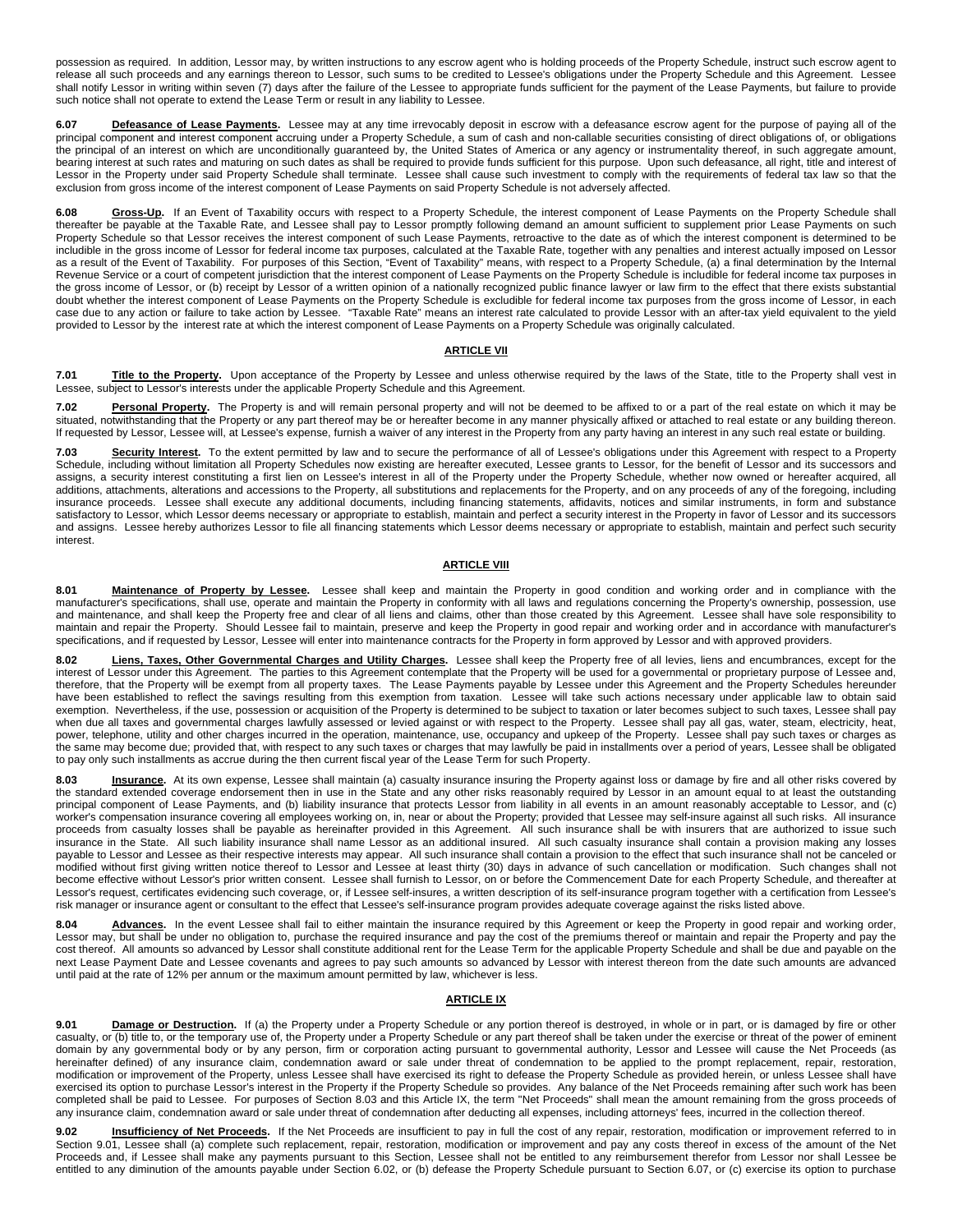Lessor's interest in the Property pursuant to the optional purchase provisions of the Property Schedule, if any. The amount of the Net Proceeds, if any, remaining after completing such repair, restoration, modification or improvement or after such defeasance or purchase may be retained by Lessee.

#### **ARTICLE X**

**10.01 Disclaimer of Warranties.** LESSOR MAKES NO (AND SHALL NOT BE DEEMED TO HAVE MADE ANY) WARRANTIES, EXPRESS OR IMPLIED, AS TO ANY MATTER WHATSOEVER, INCLUDING, WITHOUT LIMITATION, THE DESIGN, OPERATION OR CONDITION OF, OR THE QUALITY OF THE MATERIAL, EQUIPMENT OR WORKMANSHIP IN, THE PROPERTY, ITS MERCHANTABILITY OR ITS FITNESS FOR ANY PARTICULAR PURPOSE, THE STATE OF TITLE THERETO OR ANY COMPONENT THEREOF, THE ABSENCE OF LATENT OR OTHER DEFECTS (WHETHER OR NOT DISCOVERABLE), AND LESSOR HEREBY DISCLAIMS THE SAME; IT BEING UNDERSTOOD THAT THE PROPERTY IS LEASED TO LESSEE "AS IS" ON THE DATE OF THIS AGREEMENT OR THE DATE OF DELIVERY, WHICHEVER IS LATER, AND ALL SUCH RISKS, IF ANY, ARE TO BE BORNE BY LESSEE. Lessee acknowledges that it has made (or will make) the selection of the Property from the Vendor based on its own judgment and expressly disclaims any reliance upon any statements or representations made by Lessor. Lessee understands and agrees that (a) neither the Vendor nor any sales representative or other agent of Vendor, is (i) an agent of Lessor, or (ii) authorized to make or alter any term or condition of this Agreement, and (b) no such waiver or alteration shall vary the terms of this Agreement unless expressly set forth herein. In no event shall Lessor be liable for any incidental, indirect, special or consequential damage in connection with or arising out of this Agreement, the Property Schedules, or the existence, furnishing, functioning or use of any item, product or service provided for in this Agreement or the Property Schedules.

**10.02 Vendor's Warranties.** Lessor hereby irrevocably assigns to Lessee all rights that Lessor may have to assert from time to time whatever claims and rights (including without limitation warranties) related to the Property against the Vendor. Lessee's sole remedy for the breach of such warranty, indemnification or representation shall be against the Vendor of the Property, and not against Lessor, nor shall such matter have any effect whatsoever on the rights and obligations of Lessor with respect to this Agreement, including the right to receive full and timely payments hereunder. Lessee expressly acknowledges that Lessor makes, and has made, no representations or warranties whatsoever as to the existence or the availability of such warranties of the Vendor of the Property.

10.03 **Use of the Property.** Lessee will not install, use, operate or maintain the Property improperly, carelessly, in violation of any applicable law or in a manner contrary to that contemplated by this Agreement and the applicable Property Schedule. Lessee shall provide all permits and licenses, if any, necessary for the installation and operation of the Property. In addition, Lessee agrees to comply in all respects with all laws of the jurisdiction in which its operations involving any item of Property may extend and any legislative, executive, administrative or judicial body exercising any power or jurisdiction over the items of the Property; provided that Lessee may contest in good faith the validity or application of any such law or rule in any reasonable manner that does not, in the opinion of Lessor, adversely affect the interest of Lessor in and to the Property or its interest or rights under this Agreement. Lessee shall promptly notify Lessor in writing of any pending or threatened investigation, inquiry, claim or action by any governmental authority which could adversely affect this Agreement, any Property Schedule or the Property thereunder.

**10.04 Modifications.** Subject to the provisions of this Section, Lessee shall have the right, at its own expense, to make alterations, additions, modifications or improvements to the Property. All such alterations, additions, modifications and improvements shall thereafter comprise part of the Property and shall be subject to the provisions of this Agreement. Such alterations, additions, modifications and improvements shall not in any way damage the Property, substantially alter its nature or cause it to be used for purposes other than those authorized under the provisions of state and federal law; and the Property, on completion of any alterations, additions, modifications or improvements made pursuant to this Section, shall be of a value which is equal to or greater than the value of the Property immediately prior to the making of such alterations, additions, modifications and improvements. Lessee shall, at its own expense, make such alterations, additions, modifications and improvements to the Property as may be required from time to time by applicable law or by any governmental authority.

#### **ARTICLE XI**

**11.01 Option to Purchase.** Lessee shall have the option to purchase Lessor's entire interest in all of the Property subject to a Property Schedule and to terminate any restrictions herein on the Property under such Property Schedule on the last day of the Lease Term for a Property Schedule, if the Property Schedule is still in effect on such day, upon payment in full of the Lease Payments due thereunder plus payment of One (1) Dollar to Lessor. Upon exercise of the purchase option as set forth in this Section 11.01 and payment of the purchase price under the applicable Property Schedule, and performance by Lessee of all other terms, conditions and provisions hereof, Lessor shall deliver to Lessee all such documents and instruments as Lessee may reasonably require to evidence the transfer, without warranty by or recourse to Lessor, of all of Lessor's right, title and interest in and to the Property subject to such Property Schedule to Lessee.

**11.02 <u>Option to Prepay</u>.** Lessee shall have the option to prepay in whole the Lease Payments due under a Property Schedule, but only if the Property Schedule so<br>provides, and on the terms set forth in the Property Sche (60) days prior to the last day of the Lease Term for applicable Property Schedule.

#### **ARTICLE XII**

**12.01 Assignment by Lessor.** Lessor's right, title and interest in, to and under each Property Schedule and the Property under such Property Schedule may be assigned and reassigned in whole or in part to one or more assignees or subassignees by Lessor without the necessity of obtaining the consent of Lessee; provided that any assignment shall not be effective until Lessee has received written notice, signed by the assignor, of the name, address and tax identification number of the assignee. Lessee shall retain all such notices as a register of all assignees and shall make all payments to the assignee or assignees designated in such register. Lessee agrees to execute all documents, including notices of assignment and chattel mortgages or financing statements that may be reasonably requested by Lessor or any assignee to protect its interests in this Agreement and the Property Schedules.

**12.02 Property Schedules Separate Financings.** Assignees of the Lessor's rights in one Property Schedule shall have no rights in any other Property Schedule unless such rights have been separately assigned.

12.03 <u>Assignment and Subleasing by Lessee</u>. NONE OF LESSEE'S RIGHT, TITLE AND INTEREST IN, TO AND UNDER THIS AGREEMENT AND IN THE<br>PROPERTY MAY BE ASSIGNED, SUBLEASED OR ENCUMBERED BY LESSEE FOR ANY REASON, WITHOUT

**12.04 Release and Indemnification Covenants.** To the extent permitted by applicable law, Lessee shall indemnify, protect, hold harmless, save and keep harmless<br>Lessor from and against any and all liability, obligation, lo without limitation, counsel fees and expenses, penalties and interest (collectively, "Losses") arising out of or resulting from the entering into this Agreement, any Property Schedules hereunder, the ownership of any item of the Property, the loss of federal tax exemption of the interest on any of the Property Schedules, the ordering, acquisition, use, operation, condition, purchase, delivery, rejection, storage or return of any item of the Property or any accident in connection with the operation, use, condition, possession, storage or return of any item of the Property resulting in damage to property or injury to or death to any person; provided, however, that Lessee shall not be required to indemnify Lessor for Losses arising out of or resulting from Lessor's own willful or negligent conduct, or for Losses arising out of or resulting from Lessor's preparation of disclosure material relating to certificates of participation in this Agreement and any Property Schedule (other than disclosure material provided to Lessor by Lessee). The indemnification arising under this Section shall continue in full force and effect notwithstanding the full payment of all obligations under this Agreement, or the applicable Property Schedule, or the termination of the Lease Term for such Property Schedule for any reason.

#### **ARTICLE XIII**

**13.01 Events of Default Defined.** Any of the following shall constitute an "Event of Default" under a Property Schedule:

- (a) Failure by Lessee to pay any Lease Payment under the Property Schedule or other payment required to be paid with respect thereto at the time specified therein;
- Failure by Lessee to observe and perform any covenant, condition or agreement on its part to be observed or performed with respect to the Property Schedule, other than as referred to in subparagraph (a) above, for a period of thirty (30) days after written notice specifying such failure and requesting that it be remedied is given to Lessee by Lessor, unless Lessor shall agree in writing to an extension of such time prior to its expiration; provided that, if the failure stated in the notice cannot be corrected within the applicable period, Lessor will not unreasonably withhold its consent to an extension of such time if corrective action is instituted by Lessee within the applicable period and diligently pursued until the default is corrected;
- (c) Any statement, representation or warranty made by Lessee in or pursuant to the Property Schedule or its execution, delivery or performance shall prove to have been false, incorrect, misleading or breached in any material respect on the date when made;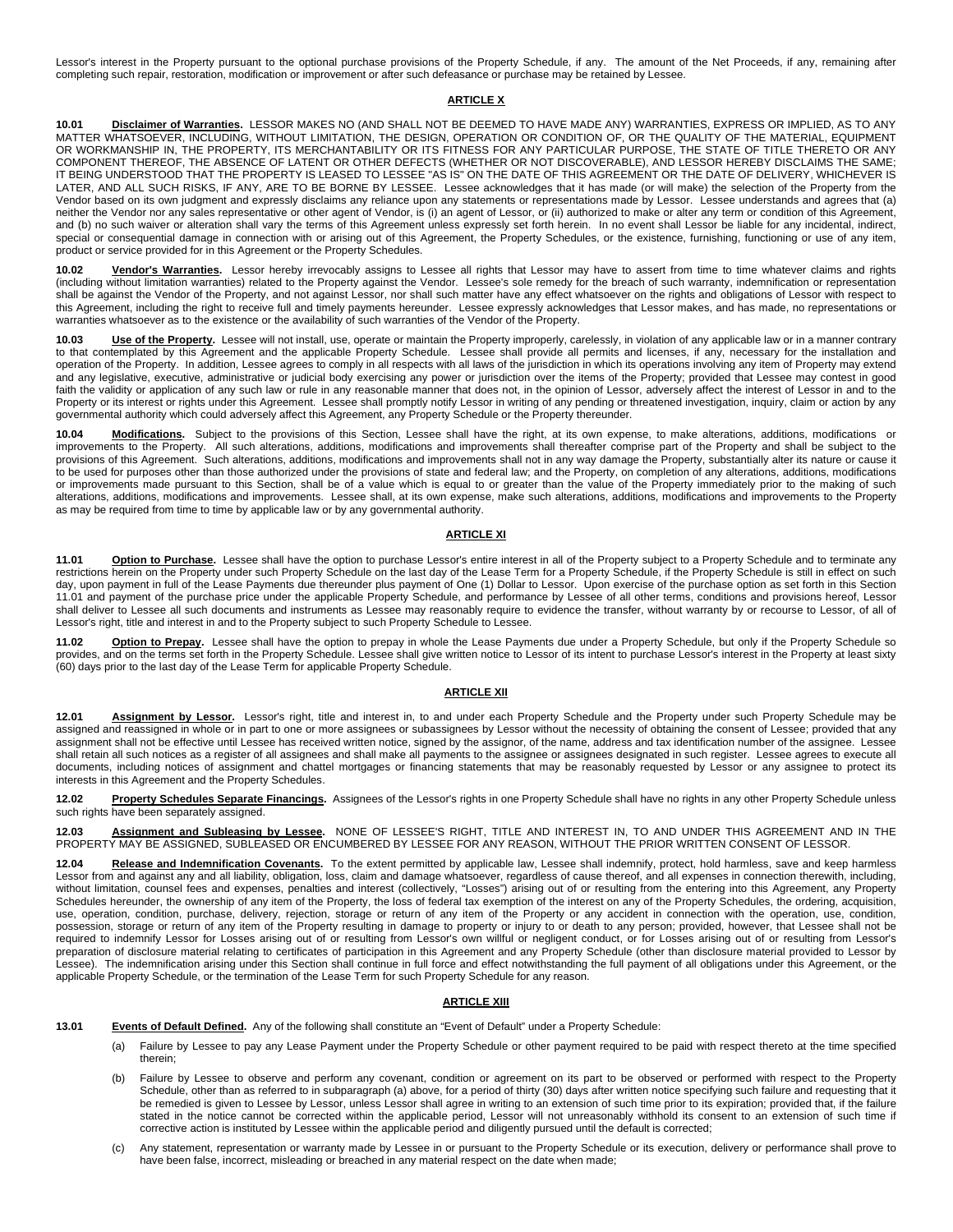- (d) Lessee shall (i) apply for or consent to the appointment of a receiver, trustee, custodian or liquidator of Lessee, or of all or a substantial part of the assets of Lessee, (ii) be unable, fail or admit in writing its inability generally to pay its debts as they become due, (iii) make a general assignment for the benefit of creditors, (iv) have an order for relief entered against it under applicable federal bankruptcy law, or (v) file a voluntary petition in bankruptcy or a petition or an answer seeking reorganization or an arrangement with creditors or taking advantage of any insolvency law or any answer admitting the material allegations of a petition filed against Lessee in any bankruptcy, reorganization or insolvency proceeding; or
- (e) An order, judgment or decree shall be entered by any court of competent jurisdiction, approving a petition or appointing a receiver, trustee, custodian or liquidator of Lessee or of all or a substantial part of the assets of Lessee, in each case without its application, approval or consent, and such order, judgment or decree shall continue unstayed and in effect for any period of 60 consecutive days.

The foregoing provisions of Section 13.01 are subject to the following limitation: if by reason of force majeure Lessee is unable in whole or in part to perform its agreements under this Agreement and the Property Schedule (other than any obligations on the part of Lessee to make any payments hereunder) Lessee shall not be in default during the continuance of such inability. The term "<u>force majeure</u>" as used herein shall mean the following: acts of God; strikes, lockouts or other industrial disturbances; acts of public enemies; orders or restraints of any kind of the government of the United States or of the State or any of their departments, agencies or officials, or any civil or military authority; insurrections, riots, landslides, earthquakes, fires, storms, droughts, floods, explosions, breakage or accident to machinery, transmission pipes or canals; or any other cause or event not reasonably within the control of Lessee.

A Nonappropriation Event is not an Event of Default.

13.02 Remedies on Default. Whenever any Event of Default exists with respect to a Property Schedule, Lessor shall have the right, at its sole option without any further demand or notice, to take one or any combination of the following remedial steps:

- (a) Without terminating the Property Schedule, and by written notice to Lessee, Lessor may declare all Lease Payments and other amounts payable by Lessee thereunder to the end of the then-current budget year of Lessee to be due, including without limitation delinquent Lease Payments under the Property Schedule from prior budget years, and such amounts shall thereafter bear interest at the rate of 12% per annum or the maximum rate permitted by applicable law, whichever is less;
- (b) Lessor may terminate the Property Schedule, may enter the premises where the Property subject to the Property Schedule is located and retake possession of the Property, or require Lessee, at Lessee's expense, to promptly return any or all of the Property to the possession of Lessor at such place within the United States as Lessor shall specify, and Lessor may thereafter dispose of the Property in accordance with Article 9 of the Uniform Commercial Code in effect in the State; provided, however, that any proceeds from the disposition of the property in excess of the sum required to (i) pay off any outstanding principal component of Lease Payments, (ii) pay any other amounts then due under the Property Schedule, and (iii) pay Lessor's costs and expenses associated with the disposition of the Property (including attorneys fees), shall be paid to Lessee or such other creditor of Lessee as may be entitled thereto, and further provided that no deficiency shall be allowed against Lessee except with respect to unpaid costs and expenses incurred by Lessor in connection with the disposition of the Property;
- (c) By written notice to any escrow agent who is holding proceeds of the Property Schedule, Lessor may instruct such escrow agent to release all such proceeds and any earnings thereon to Lessor, such sums to be credited to payment of Lessee's obligations under the Property Schedule;
- (d) Lessor may take any action, at law or in equity, that is permitted by applicable law and that may appear necessary or desirable to enforce or to protect any of its rights under the Property Schedule and this Agreement.

Notwithstanding the foregoing, if the proceeds are insufficient to pay items (i) to (iii) in Section 13.02(b) in whole, Lessee shall remain obligated after application of proceeds to items (i) and (ii), to pay in whole the amounts for item (iii).

**13.03 No Remedy Exclusive.** No remedy herein conferred upon or reserved to Lessor is intended to be exclusive and every such remedy shall be cumulative and shall be in addition to every other remedy given under this Agreement now or hereafter existing at law or in equity. No delay or omission to exercise any right or power accruing upon any default shall impair any such right or power or shall be construed to be a waiver thereof, but any such right or power may be exercised from time to time and as often as may be deemed expedient. In order to entitle Lessor to exercise any remedy reserved to it in this Article it shall not be necessary to give any notice, other than such notice as may be required in this Article.

**13.04 Costs and Attorney Fees.** Upon the occurrence of an Event of Default by Lessee in the performance of any term of this Agreement, Lessee agrees to pay to Lessor or reimburse Lessor for, in addition to all other amounts due hereunder, all of Lessor's costs of collection, including reasonable attorney fees, whether or not suit or action is filed thereon. Any such costs shall be immediately due and payable upon written notice and demand given to Lessee, shall be secured by this Agreement until paid and shall bear interest at the rate of 12% per annum or the maximum amount permitted by law, whichever is less. In the event suit or action is instituted to enforce any of the terms of this Agreement, the prevailing party shall be entitled to recover from the other party such sum as the court may adjudge reasonable as attorneys' fees at trial or on appeal of such suit or action or in any bankruptcy proceeding, in addition to all other sums provided by law.

#### **ARTICLE XIV**

**14.01 Notices**. All notices, certificates or other communications hereunder shall be sufficiently given and shall be deemed given when delivered or mailed by certified mail, postage prepaid, to the parties hereto at the addresses as specified on the first page of this Agreement (or at such other address as either party hereto shall designate in writing to the other for notices to such party), to any assignee at its address as it appears on the registration books maintained by Lessee.

**14.02 Arbitrage Certificates.** Unless a separate Arbitrage Certificate is delivered on the Commencement Date, Lessee shall be deemed to make the following representations and covenants as of the Commencement Date for each Property Schedule:

- (a) The estimated total costs, including taxes, freight, installation, and cost of issuance, of the Property under the Property Schedule will not be less than the total principal amount of the Lease Payments.
- (b) The Property under the Property Schedule has been ordered or is expected to be ordered within six months after the Commencement Date and the Property is expected to be delivered and installed, and the Vendor fully paid, within eighteen months from the Commencement Date. Lessee will pursue the completion of the Property and the expenditure of the net proceeds of the Property Schedule with due diligence.
- (c) Lessee has not created or established, and does not expect to create or establish, any sinking fund or other similar fund (i) that is reasonably expected to be used to pay the Lease Payments under the Property Schedule, or (ii) that may be used solely to prevent a default in the payment of the Lease Payments under the Property Schedule.
- (d) The Property under the Property Schedule has not been and is not expected to be sold or otherwise disposed of by Lessee, either in whole or in major part, prior to the last maturity of the Lease Payments under the Property Schedule.
- (e) There are no other obligations of Lessee which (i) are being sold within 15 days of the Commencement Date of the Property Schedule; (ii) are being sold pursuant to the same plan of financing as the Property Schedule; and (iii) are expected to be paid from substantially the same source of funds.
- (f) The officer or official who has executed the Property Schedule on Lessee's behalf is familiar with Lessee's expectations regarding the use and expenditure of the proceeds of the Property Schedule. To the best of Lessee's knowledge, information and belief, the facts and estimates set forth in herein are accurate and the expectations of Lessee set forth herein are reasonable.

**14.03 Further Assurances**. Lessee agrees to execute such other and further documents, including, without limitation, confirmatory financing statements, continuation statements, certificates of title and the like, and to take all such action as may be necessary or appropriate, from time to time, in the reasonable opinion of Lessor, to perfect, confirm, establish, reestablish, continue, or complete the interests of Lessor in this Agreement and the Property Schedules, to consummate the transactions contemplated hereby and thereby, and to carry out the purposes and intentions of this Agreement and the Property Schedules.

**14.04 Binding Effect.** This Agreement shall inure to the benefit of and shall be binding upon Lessor and Lessee and their respective successors and assigns.

14.05 Severability. In the event any provision of this Agreement shall be held invalid or unenforceable by any court of competent jurisdiction, such holding shall not invalidate or render unenforceable any other provision hereof.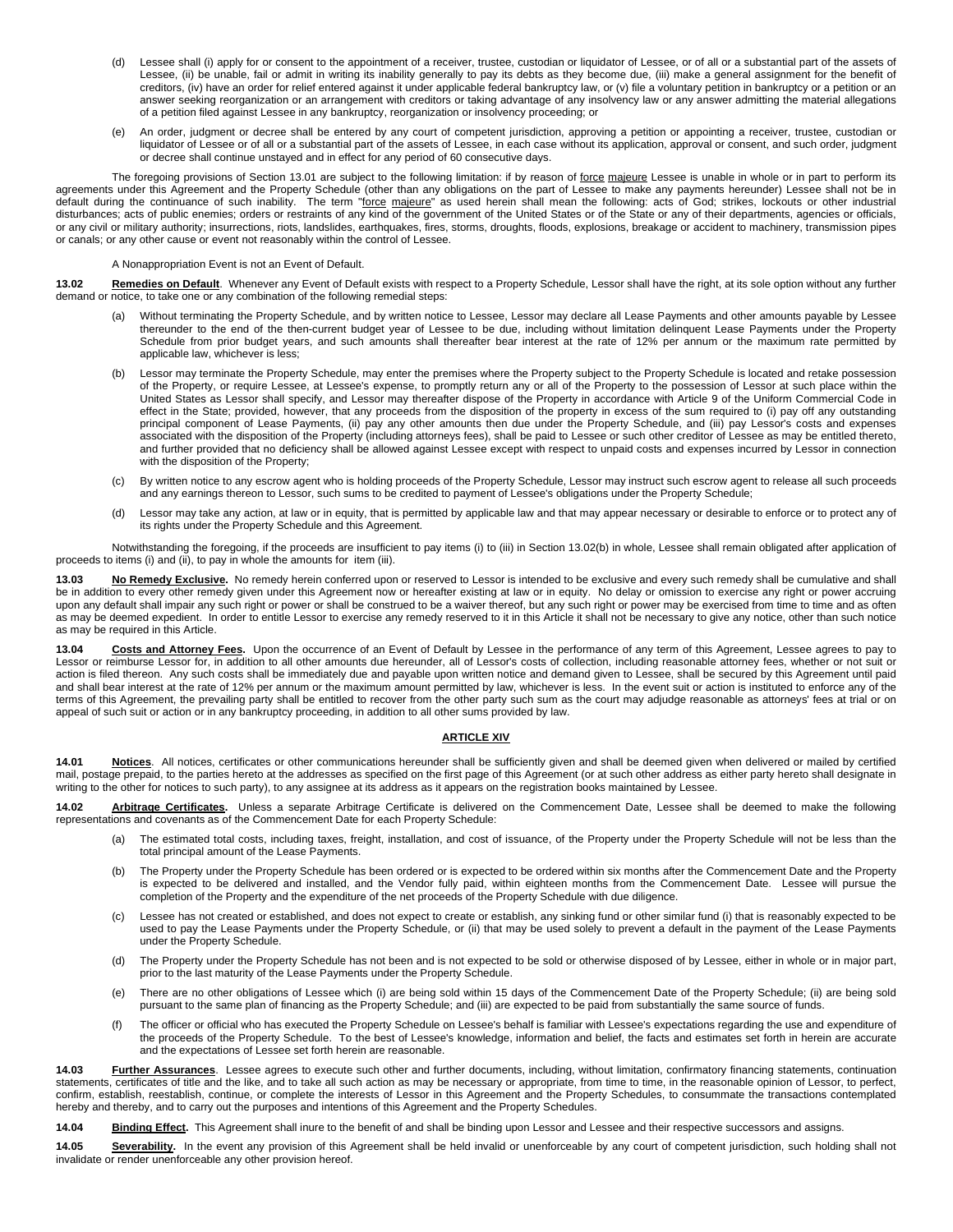**14.06 Waiver of Jury Trials.** Lessee and Lessor hereby irrevocably waive all right to trial by jury in any action, proceeding or counterclaim (whether based on contract, tort or otherwise) arising out of or relating to this Agreement or the actions of Lessor or Lessee in the negotiation, administration, performance or enforcement hereof.

**14.07 Amendments, Changes and Modifications.** This Agreement may be amended in writing by Lessor and Lessee to the extent the amendment or modification does not apply to outstanding Property Schedules at the time of such amendment or modification. The consent of all assignees shall be required to any amendment or modification before such amendment or modification shall be applicable to any outstanding Property Schedule.

**14.08 Execution in Counterparts**. This Agreement and the Property Schedules hereunder may be simultaneously executed in several counterparts, each of which<br>shall be an original and all of which shall constitute but one an

**14.09 Applicable Law.** This Agreement shall be governed by and construed in accordance with the laws of the State.

14.10 **Captions**. The captions or headings in this Agreement are for convenience only and in no way define, limit or describe the scope or intent of any provisions or sections of this Agreement.

**14.11 Continuing Disclosure.** Lessor acknowledges that, in connection with Lessee's compliance with any continuing disclosure undertakings (each, a "Continuing Disclosure Agreement") entered into by Lessee pursuant to SEC Rule 15c2-12 promulgated pursuant to the Securities and Exchange Act of 1934, as amended (the "Rule"), Lessee may be required to file with the Municipal Securities Rulemaking Board's Electronic Municipal Market Access system, or its successor ("EMMA"), notice of its incurrence of its obligations under this Agreement and notice of any accommodation, waiver, amendment, modification of terms or other similar events reflecting financial difficulties in connection with this Agreement, in each case including a description of the material terms thereof (each such notice, an "EMMA Notice"). Lessee shall not file or submit or permit the filing or submission of any EMMA Notice that includes any of the following unredacted information regarding Lessor or the Escrow Agent: physical or mailing addresses, account information, e-mail addresses, telephone numbers, fax numbers, tax identification numbers, or titles or signatures of officers, employees or other signatories. Lessee acknowledges and agrees that Lessor is not responsible in connection with any EMMA Notice relating to this Agreement for Lessee's compliance or noncompliance (or any claims, losses or liabilities arising therefrom) with the Rule, any Continuing Disclosure Agreement or any applicable securities laws, including but not limited to those relating to the Rule.

**IN WITNESS WHEREOF**, Lessor and Lessee have caused this Agreement to be executed in their names by their duly authorized representatives as of the date first above written.

| Lessor: U.S. Bancorp<br><b>Government</b><br>Leasing and Finance, Inc. | <b>Lessee: Village of Stickney</b> |
|------------------------------------------------------------------------|------------------------------------|
| By:                                                                    | By:                                |
| Name:                                                                  | Jeff Walik<br>Name:                |
| Title:                                                                 | Village President<br>Title:        |
|                                                                        | Attest:                            |
|                                                                        | By:                                |
|                                                                        | Audrey McAdams<br>Name:            |
|                                                                        | Village Clerk<br>$T^*$ ilor        |

Title: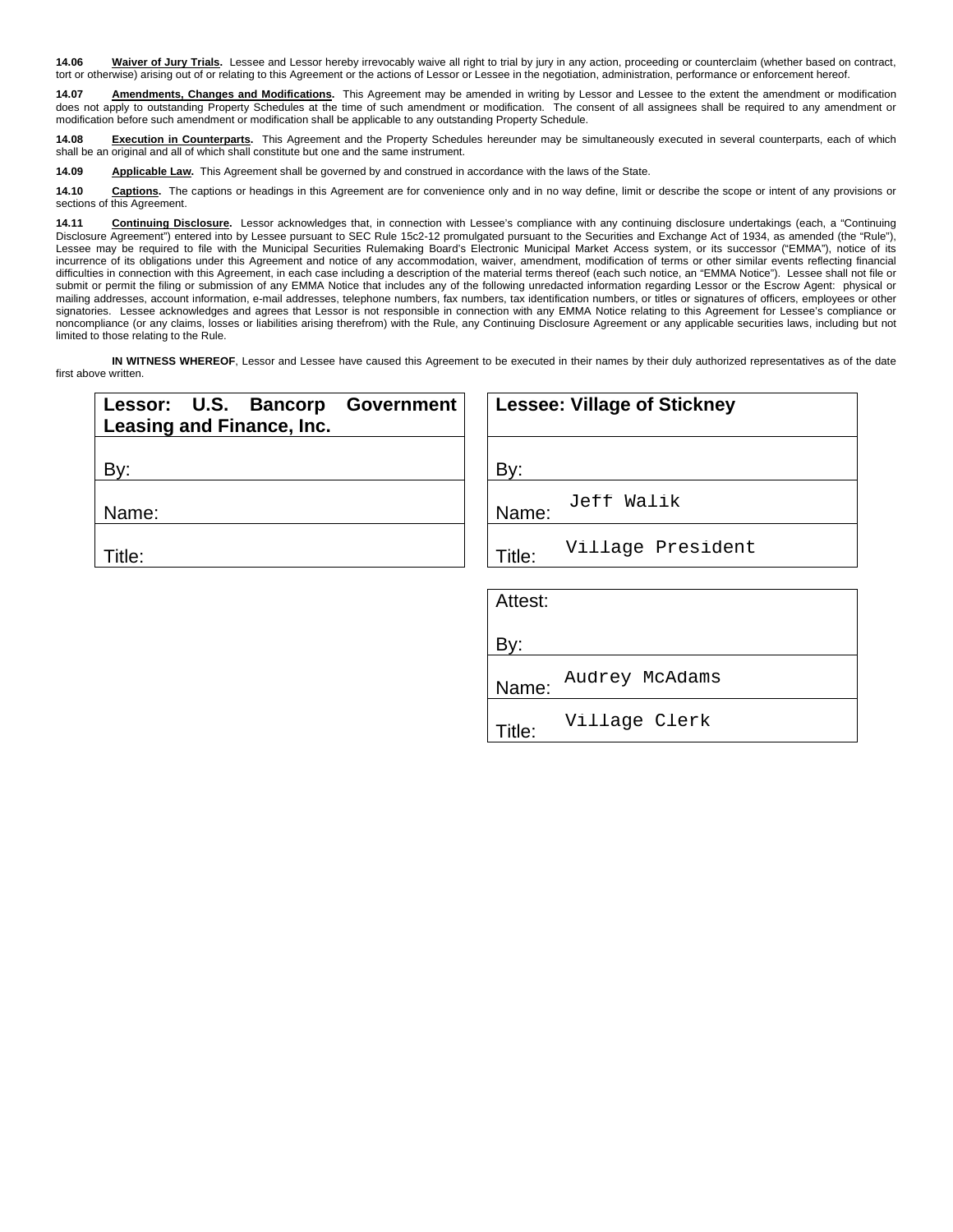## **ADDENDUM (ILLINOIS) Master Tax-Exempt Lease/Purchase Agreement**

THIS ADDENDUM, which is entered into as of September 11, 2020 between U.S. Bancorp Government Leasing and Finance, Inc. ("Lessor") and Village of Stickney ("Lessee"), is intended to modify and supplement Property Schedule No. 1 (the "Property Schedule") to the Master Tax-Exempt Lease/Purchase Agreement between Lessor and Lessee dated as of September 11, 2020 (the "Master Agreement"). Capitalized terms not otherwise defined herein shall have the meanings set forth in the Master Agreement.

1. The Master Agreement is amended and restated with respect to the Property Schedule as follows:

(a) Nowithstanding anything to the contrary set forth in the Master Agreement, title to the Property subject to the Property Schedule shall remain in Lessor during the Lease Term for the Property Schedule, subject to Lessee's rights under the Property Schedule.

- (b) Section 7.03 of the Master Agreement is deleted in its entirety.
- (c) Section 13.02(b) of the Master Agreement is amended and restated to read in its entirety as follows:

Lessor may terminate the Property Schedule, may enter the premises where the Property subject to the Property Schedule is located and retake possession of the Property, or require Lessee, at Lessee's expense, to promptly return any or all of the Property to the possession of Lessor at such place within the United States as Lessor shall specify, and Lessor may thereafter dispose of the Property; provided, however, that any proceeds from the disposition of the property in excess of the sum required to (i) pay off any outstanding principal component of Lease Payments, (ii) pay any other amounts then due under the Property Schedule, and (iii) pay Lessor's costs and expenses associated with the disposition of the Property (including attorneys fees), shall be paid to Lessee or such other creditor of Lessee as may be entitled thereto, and further provided that no deficiency shall be allowed against Lessee except with respect to unpaid costs and expenses incurred by Lessor in connection with the disposition of the Property.

2. In addition to the representations, warranties and covenants of Lessee set forth in the Master Agreement, Lessee, as of the Commencement Date for the Property Schedule, represents, warrants and covenants for the benefit of Lessor as follows:

(a) If Lessee is a county, the debt limitations applicable to Lessee, including but not limited to the limitations imposed by Ill. Ann. Stat. Ch. 55, §§5/5-1012, 5/5-1083 (which provide in substance that the total amount of Lease Payments payable under the Property Schedule, when aggregated with existing indebtedness, may not exceed 5.75 percent of the value of the taxable property of Lessee), have not been exceeded and will not be exceeded as a result of Lessee entering into the Property Schedule *[attach computation of such test]*.

(b) If Lessee is a municipality, the debt limitations applicable to Lessee, including but not limited to the limitations imposed by Ill. Ann. Stat. Ch. 65, §5/11-61-3 (which provides in substance that the total amount of Lease Payments payable under the Property Schedule, when aggregated with existing indebtedness, may not exceed 8.625 percent of the value of the taxable property of Lessee), have not been exceeded and will not be exceeded as a result of Lessee entering into the Property Schedule *[attach computation of such test].*

(c) If Lessee is a school district, any debt limitations applicable to Lessee, including but not limited to the limitations imposed by Ill. Ann. Stat. Ch. 105, §5/19-1 have not been exceeded and will not be exceeded as a result of Lessee entering into the Property Schedule *[attach computation of such test];* and the Property Schedule has been approved by two-thirds of the members of the governing body of Lessee.

(d) If Lessee is a fire district, any debt limitations applicable to Lessee, including but not limited to the limitations imposed by Ill. Ann. Stat. Ch. 70, §705/12 have not been exceeded and will not be exceeded as a result of Lessee entering into the Property Schedule *[attach computation of such test].*

(e) If Lessee is a hospital district, any debt limitations applicable to Lessee, including but not limited to the limitations imposed by Ill. Ann. Stat. Ch. 70, §910/21.2 have not been exceeded and will not be exceeded as a result of Lessee entering into the Property Schedule *[attach computation of such test].*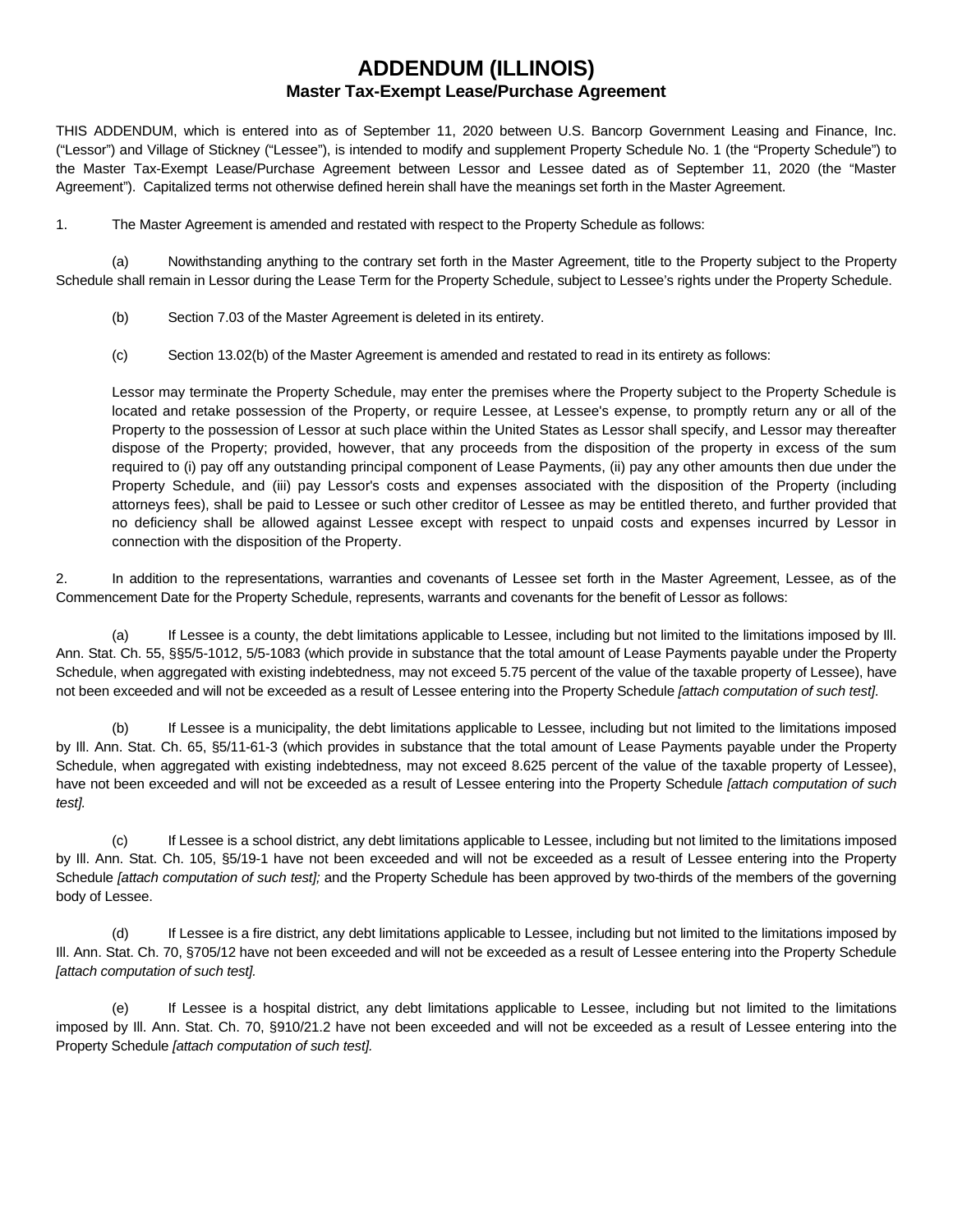IN WITNESS WHEREOF, Lessor and Lessee have caused this Addendum to be executed in their names by their duly authorized representatives as of the date first above written.

| Lessor: U.S. Bancorp Government Leasing and<br>Finance, Inc. | <b>Lesse</b> |
|--------------------------------------------------------------|--------------|
| By:                                                          | Bv:          |
| Name:                                                        | Name:        |
| Title:                                                       | Title:       |

| <b>Lessee: Village of Stickney</b> |  |
|------------------------------------|--|
|------------------------------------|--|

Jeff Walik<br>Village President<br>Audrey McAdams<br>Village Clerk

Attest:

By

Title:

Name: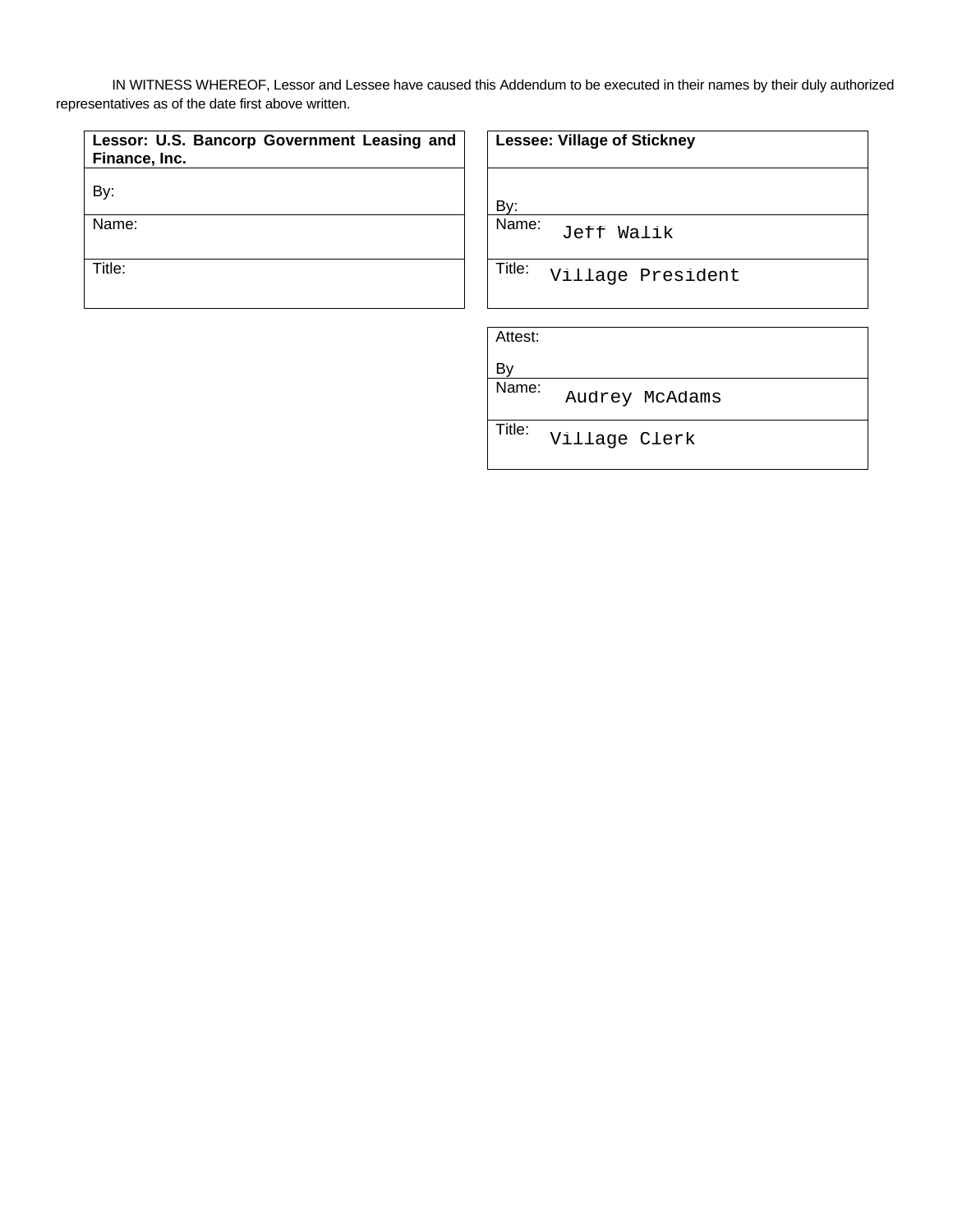## **Property Schedule No. 1** Master Tax-Exempt Lease/Purchase Agreement

This **Property Schedule No. 1** is entered into as of the Commencement Date set forth below, pursuant to that certain Master Tax-Exempt Lease/Purchase Agreement (the "Master Agreement"), dated as of September 11, 2020, between U.S. Bancorp Government Leasing and Finance, Inc., and Village of Stickney.

- 1. Interpretation. The terms and conditions of the Master Agreement are incorporated herein by reference as if fully set forth herein. Reference is made to the Master Agreement for all representations, covenants and warranties made by Lessee in the execution of this Property Schedule, unless specifically set forth herein. In the event of a conflict between the provisions of the Master Agreement and the provisions of this Property Schedule, the provisions of this Property Schedule shall control. All capitalized terms not otherwise defined herein shall have the meanings provided in the Master Agreement.
- 2. Commencement Date. The Commencement Date for this Property Schedule is September 11, 2020.
- 3. Property Description and Payment Schedule. The Property subject to this Property Schedule is described in Exhibit 1 hereto. Lessee shall not remove such property from the locations set forth therein without giving prior written notice to Lessor. The Lease Payment Schedule for this Property Schedule is set forth in Exhibit 1.
- 4. Opinion. The Opinion of Lessee's Counsel is attached as Exhibit 2.
- 5. Lessee's Certificate. The Lessee's Certificate is attached as Exhibit 3.
- 6. Proceeds. Exhibit 4 is intentionally omitted.
- 7. Acceptance Certificate. Exhibit 5 is intentionally omitted.
- 8. Additional Purchase Option Provisions. In addition to the Purchase Option provisions set forth in the Master Agreement, Lease Payments payable under this Property Schedule shall be subject to prepayment in whole at any time by payment of the applicable Termination Amount set forth in Exhibit 1 (Payment Schedule) and payment of all accrued and unpaid interest through the date of prepayment.

This Property Schedule No. **1** is subject to optional redemption before maturity at the sole option of the Lessee from any available monies at any time, in whole and not in part, on any date after September 7, 2021, at a redemption price equal to 100% of the outstanding principal amount of this Property Schedule, plus interest accrued to the date fixed for redemption, plus a prepayment indemnity ("Prepayment Fee") equal to the greater of zero, or that amount, calculated on any date of redemption ("Prepayment Date"), which is derived by subtracting: (a) the outstanding principal amount of the Property Schedule on such Prepayment Date from (b) the Net Present Value of the outstanding principal amount of the Property Schedule on such Prepayment Date; provided, however, that the Prepayment Fee shall not in any event exceed the maximum prepayment fee permitted by applicable law.

**"Net Present Value"** shall mean the amount which is derived by summing the present values of each prospective payment of principal (including mandatory sinking fund redemptions) and interest which, without such full or partial prepayment, could otherwise have been received by the Lessor over the shorter of the remaining contractual life of the Property Schedule. The individual discount rate used to present value each prospective payment of interest and/or principal shall be the Money Market Rate At Prepayment for the maturity matching that of each specific payment of principal and/or interest.

**"Money Market Rate At Prepayment"** shall mean that zero-coupon rate, calculated on the Prepayment Date, and determined solely by the Lessor, as the rate at which the Lessor would be able to borrow funds in Money Markets for the prepayment amount matching the maturity of a specific prospective Property Schedule payment, adjusted for any reserve requirement and any subsequent costs arising from a change in government regulation. A separate Money Market Rate At Prepayment will be calculated for each prospective interest and/or principal payment date.

**"Money Markets"** shall mean one or more wholesale funding markets available to and selected by the Lessor, including negotiable certificates of deposit, commercial paper, Eurodollar deposits, bank notes, federal funds, interest rate swaps or others.

In calculating the amount of such Prepayment Fee, the Lessor is hereby authorized by the Lessee to make such assumptions regarding the source of funding, redeployment of funds and other related matters, as the Lessor may deem appropriate. If the Lessee fails to pay any Prepayment Fee when due, the amount of such Prepayment Fee shall thereafter bear interest until paid at the rate per annum that would be applicable to this Property Schedule following a Rate Increase Trigger Event. The Lessor's internal records of applicable interest rates shall be determinative in the absence of manifest error.

The Lessee hereby acknowledges to the Lessor that the Lessee shall be required to pay the Prepayment Fee with respect to any portion of the principal balance paid before its scheduled due date or the date of a mandatory sinking fund redemption payment with respect thereto, whether voluntarily, involuntarily, or otherwise, including without limitation any principal payment made following default, demand for payment, collection proceedings, foreclosure, sale or other disposition of collateral, bankruptcy or other insolvency proceedings, or otherwise. Such Prepayment Fee shall at all times be an obligation as well as an undertaking by the Lessee to the Lessor whether arising out of a voluntary or mandated prepayment.

- 9. Private Activity Issue. Lessee understands that among other things, in order to maintain the exclusion of the interest component of Lease Payments from gross income for federal income tax purposes, it must limit and restrict the rights private businesses (including, for this purpose, the federal government and its agencies and organizations described in the Code § 501(c)(3)) have to use the Property. Each of these requirements will be applied beginning on the later of the Commencement Date or date each portion of the Property is placed in service and will continue to apply until earlier of the end of the economic useful life of the property or the date the Agreement or any tax-exempt obligation issued to refund the Property Schedule is retired (the "Measurement Period"). Lessee will comply with the requirements of Section 141 of the Code and the regulations thereunder which provide restrictions on special legal rights that users other than Lessee or a state or local government or an agency or instrumentality of a state or a local government (an "Eligible User") may have to use the Property. For this purpose, special legal rights may arise from a management or service agreement, lease, research agreement or other arrangement providing any entity except an Eligible User the right to use the Property. Any use of the Property by a user other than an Eligible User is referred to herein as **"**Non-Qualified Use". Throughout the Measurement Period, all of the Property is expected to be owned by Lessee. Throughout the Measurement Period, Lessee will not permit the Non-Qualified Use of the Property to exceed 10%.
- 10. Bank Qualification and Arbitrage Rebate. Attached as Exhibit 6.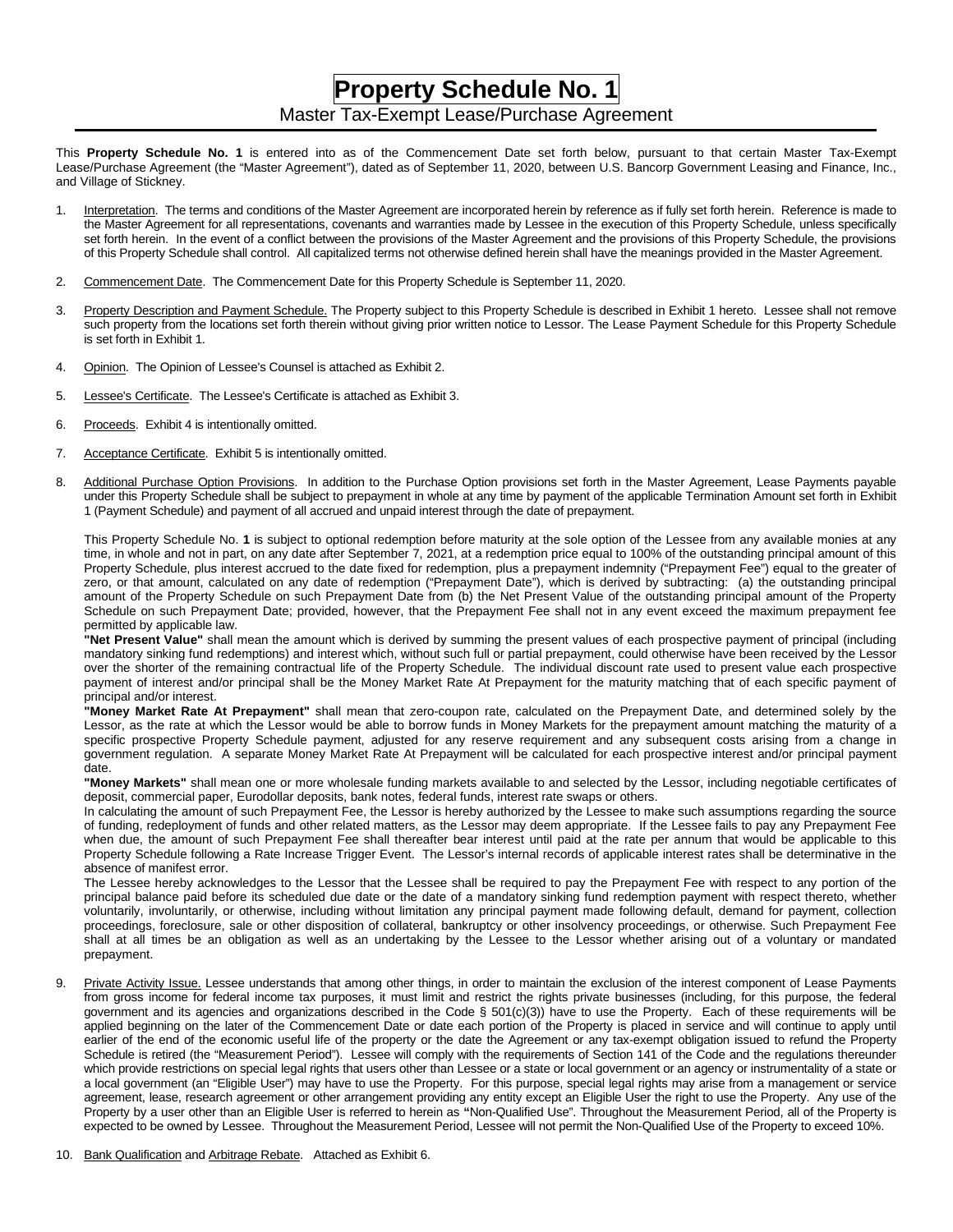11. Expiration. Lessor, at its sole determination, may choose not to accept this Property Schedule if the fully executed, original Master Agreement (including this Property Schedule and all ancillary documents) is not received by Lessor at its place of business by October 11, 2020.

IN WITNESS WHEREOF, Lessor and Lessee have caused this Property Schedule to be executed in their names by their duly authorized representatives as of the Commencement Date above.

| Lessor: U.S. Bancorp Government Leasing and<br>Finance, Inc. | <b>Lessee: Village of Stickney</b>  |
|--------------------------------------------------------------|-------------------------------------|
| By:                                                          | By:                                 |
| Name:                                                        | Jeff Walik<br>Name:                 |
| Title:                                                       | Village President<br>Title:         |
|                                                              | Attest:                             |
|                                                              | By                                  |
|                                                              | Audrey McAdams<br>Name:             |
|                                                              | Village Clerk<br>Title <sup>.</sup> |

Title: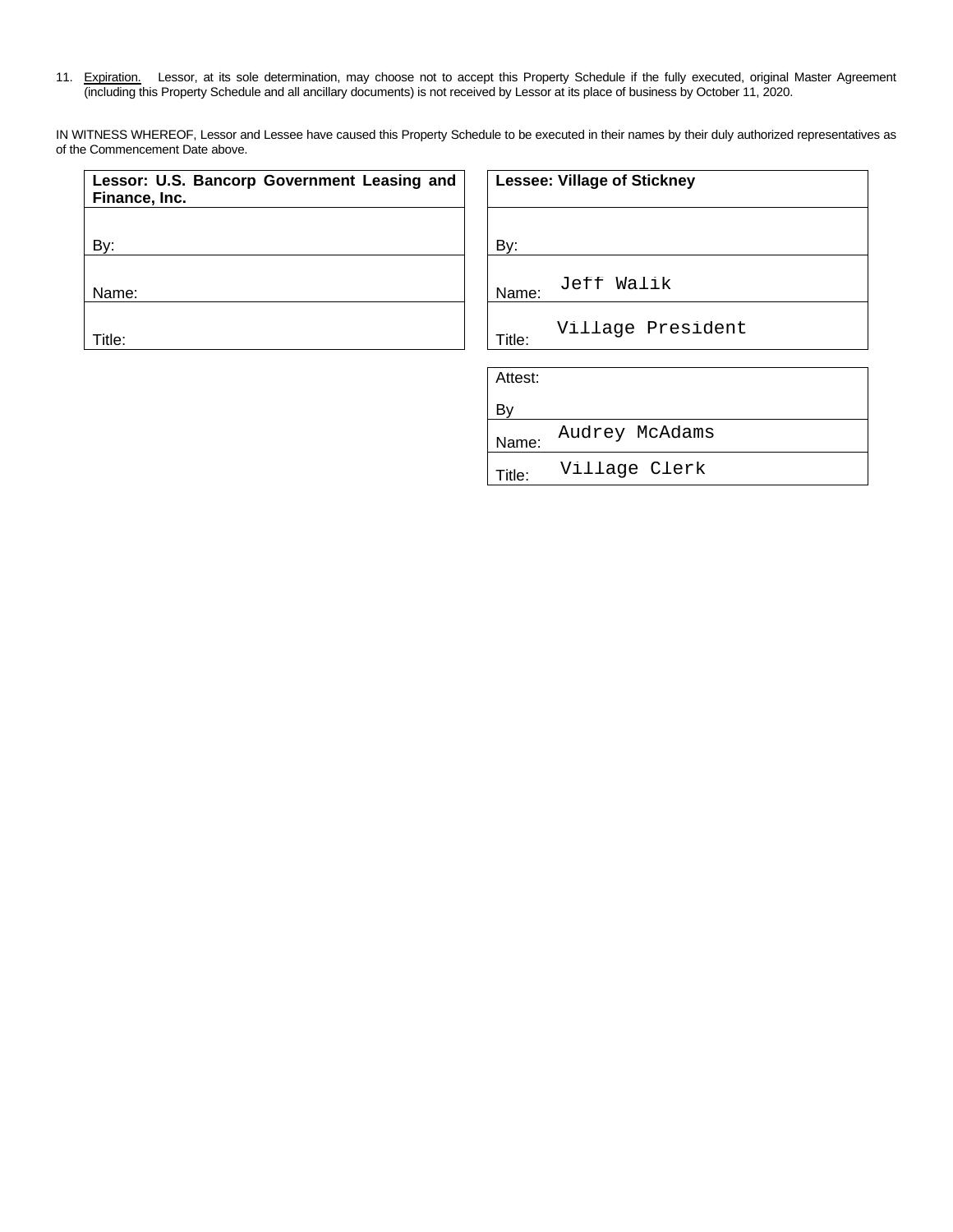# EXHIBIT 1

# Property Description and Payment Schedule

Re: **Property Schedule No. 1** to Master Tax-Exempt Lease/Purchase Agreement between U.S. Bancorp Government Leasing and Finance, Inc. and Village of Stickney.

THE PROPERTY IS AS FOLLOWS: The Property as more fully described in Exhibit A incorporated herein by reference and attached hereto. It includes all replacements, parts, repairs, additions, accessions and accessories incorporated therein or affixed or attached thereto and any and all proceeds of the foregoing, including, without limitation, insurance recoveries.

PROPERTY LOCATION:

6533 Pershing Road

Address

USE: Police Vehicles - This use is essential to the proper, efficient and economic functioning of Lessee or to the services that Lessee provides; and Lessee has immediate need for and expects to make immediate use of substantially all of the Property, which need is not temporary or expected to diminish in the foreseeable future.

### Lease Payment Schedule

Total Principal Amount: \$230,000.00

|                       |                                                                               |                         | Stickney, Il 60402                 |                                    |                                                                                                                                                                                                   |
|-----------------------|-------------------------------------------------------------------------------|-------------------------|------------------------------------|------------------------------------|---------------------------------------------------------------------------------------------------------------------------------------------------------------------------------------------------|
|                       |                                                                               | City, State Zip Code    |                                    |                                    |                                                                                                                                                                                                   |
|                       | hich need is not temporary or expected to diminish in the foreseeable future. |                         |                                    |                                    | Dehicles - This use is essential to the proper, efficient and economic functioning of Lessee or to<br>provides; and Lessee has immediate need for and expects to make immediate use of substantia |
|                       |                                                                               |                         | <b>Lease Payment Schedule</b>      |                                    |                                                                                                                                                                                                   |
| oal Amount:           | \$230,000.00                                                                  |                         |                                    |                                    |                                                                                                                                                                                                   |
| <b>Payment</b><br>No. | Due Date                                                                      | Lease<br><b>Payment</b> | <b>Principal</b><br><b>Portion</b> | <b>Interest</b><br><b>Portion</b>  | <b>Termination</b><br>Amount<br>(After Making Payment<br>for said Due Date)                                                                                                                       |
| 1                     | 11-Sep-2021                                                                   | 59,745.26               | 56,180.26                          | 3,565.00                           | NA                                                                                                                                                                                                |
| $\overline{2}$        | 11-Sep-2022                                                                   | 59,745.26               | 57,051.05                          | 2,694.21                           | 120,271.75                                                                                                                                                                                        |
| 3                     | 11-Sep-2023                                                                   | 59,745.26               | 57,935.34                          | 1,809.92                           | 60,598.34                                                                                                                                                                                         |
| 4                     | 11-Sep-2024                                                                   | 59,745.26               | 58,833.35                          | 911.91                             | 0.00                                                                                                                                                                                              |
|                       | <b>TOTAL</b>                                                                  | 238,981.04              | 230,000.00                         | 8,981.04                           |                                                                                                                                                                                                   |
| e: 1.55%              |                                                                               |                         |                                    | <b>Lessee: Village of Stickney</b> |                                                                                                                                                                                                   |
|                       |                                                                               |                         | By:                                |                                    |                                                                                                                                                                                                   |
|                       |                                                                               |                         | Nomo:                              | Jeff Walik                         |                                                                                                                                                                                                   |

Interest Rate: 1.55%

| <b>Lessee: Village of Stickney</b> |                   |  |
|------------------------------------|-------------------|--|
|                                    |                   |  |
| By:<br>Name:                       | Jeff Walik        |  |
| <b>Fitle:</b>                      | Village President |  |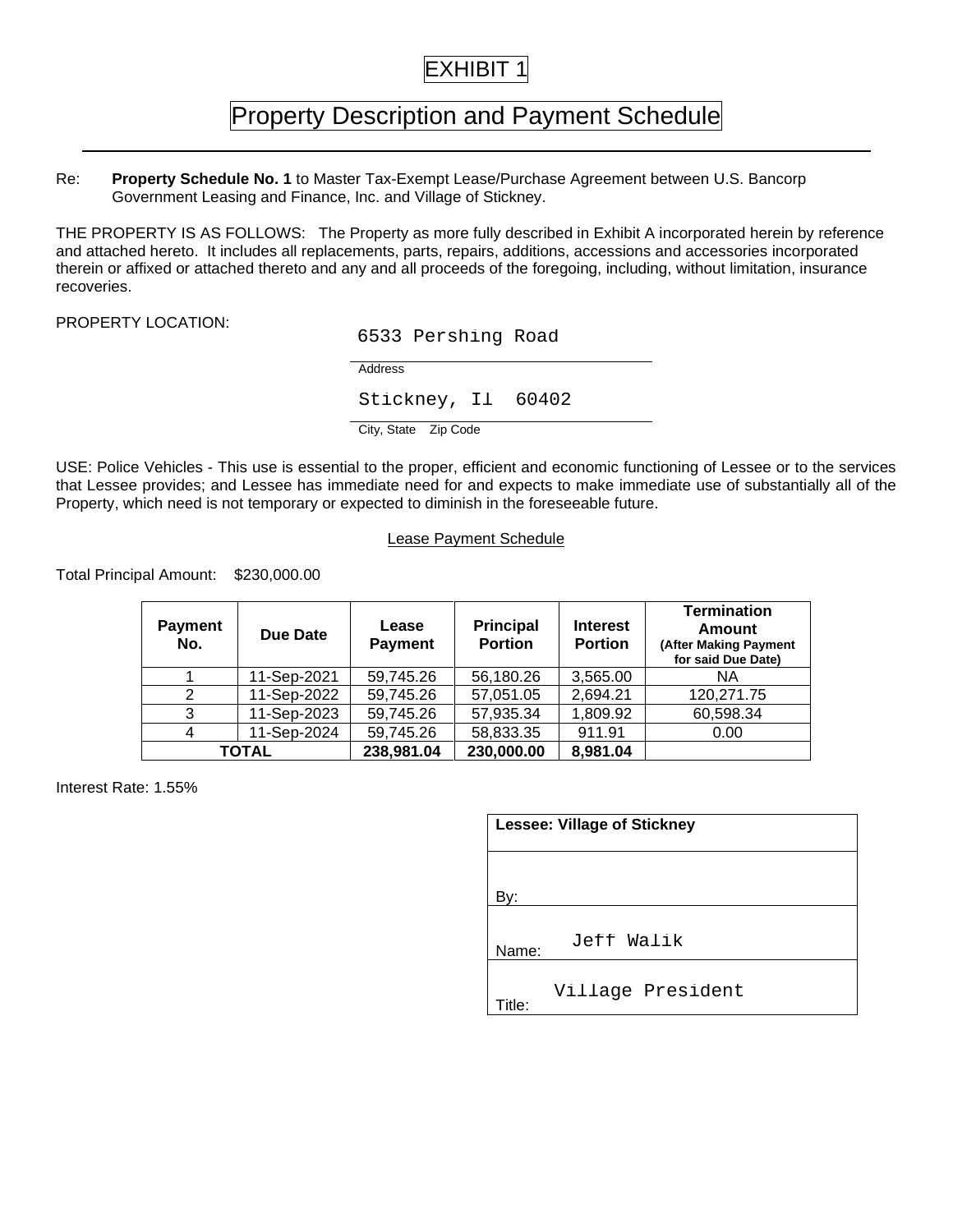# EXHIBIT A

# Property Description

Police Vehicles

VIN #'s To Be Determined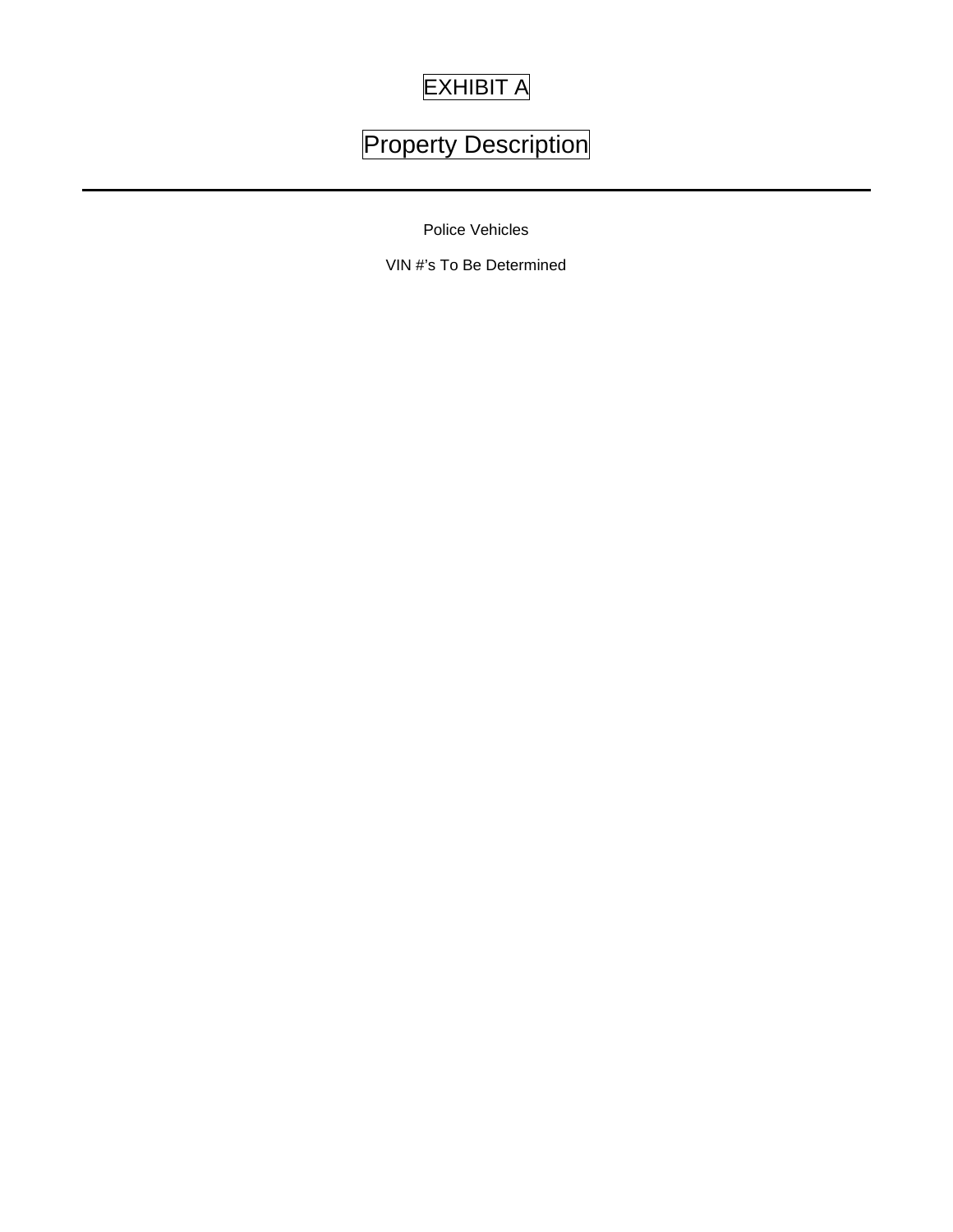## EXHIBIT 2

# Lessee's Counsel's Opinion

[To be provided on letterhead of Lessee's counsel.]

September 11, 2020

U.S. Bancorp Government Leasing and Finance, Inc. 13010 SW 68th Parkway, Suite 100 Portland, OR 97223

Village of Stickney 6533 Pershing Road Stickney, IL 60402 Attention: David Gonzalez

RE: Property Schedule No. 1 dated as of September 11, 2020 to the Master Tax-Exempt Lease/Purchase Agreement dated September 11, 2020 between U.S. Bancorp Government Leasing and Finance, Inc. and Village of Stickney.

Ladies and Gentlemen:

We have acted as special counsel to Village of Stickney ("Lessee"), in connection with the Master Tax-Exempt Lease/Purchase Agreement, dated as of September 11, 2020 (the "Master Agreement"), between Village of Stickney, as lessee, and U.S. Bancorp Government Leasing and Finance, Inc. as lessor ("Lessor"), and the execution of Property Schedule No. 1 (the "Property Schedule") dated as of September 11, 2020, pursuant to the Master Agreement. We have examined the law and such certified proceedings and other papers as we deem necessary to render this opinion.

All capitalized terms not otherwise defined herein shall have the meanings provided in the Master Agreement and Property Schedule.

As to questions of fact material to our opinion, we have relied upon the representations of Lessee in the Master Agreement and the Property Schedule and in the certified proceedings and other certifications of public officials furnished to us without undertaking to verify the same by independent investigation.

Based upon the foregoing, we are of the opinion that, under existing law:

1. Lessee is a public body corporate and politic, duly organized and existing under the laws of the State, and has a substantial amount of one or more of the following sovereign powers: (a) the power to tax, (b) the power of eminent domain, and (c) the police power.

2. Lessee has all requisite power and authority to enter into the Master Agreement and the Property Schedule and to perform its obligations thereunder.

3. The execution, delivery and performance of the Master Agreement and the Property Schedule by Lessee has been duly authorized by all necessary action on the part of Lessee.

4. All proceedings of Lessee and its governing body relating to the authorization and approval of the Master Agreement and the Property Schedule, the execution thereof and the transactions contemplated thereby have been conducted in accordance with all applicable open meeting laws and all other applicable state and federal laws.

Lessee has acquired or has arranged for the acquisition of the Property subject to the Property Schedule, and has entered into the Master Agreement and the Property Schedule, in compliance with all applicable public bidding laws.

6. Lessee has obtained all consents and approvals of other governmental authorities or agencies which may be required for the execution, delivery and performance by Lessee of the Master Agreement and the Property Schedule.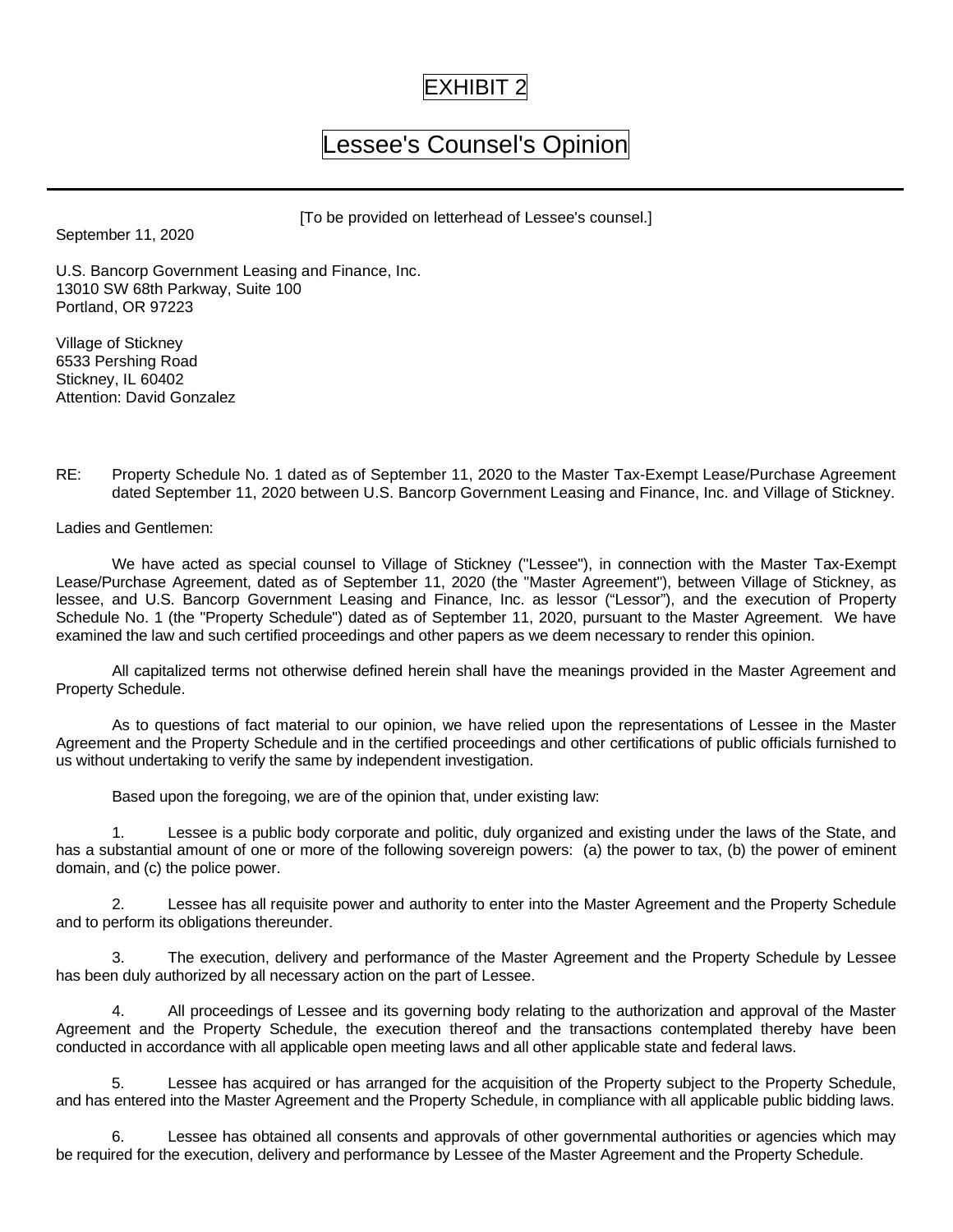7. The Master Agreement and the Property Schedule have been duly executed and delivered by Lessee and constitute legal, valid and binding obligations of Lessee, enforceable against Lessee in accordance with the terms thereof, except insofar as the enforcement thereof may be limited by any applicable bankruptcy, insolvency, moratorium, reorganization or other laws of equitable principles of general application, or of application to municipalities or political subdivisions such as the Lessee, affecting remedies or creditors' rights generally, and to the exercise of judicial discretion in appropriate cases.

8. As of the date hereof, based on such inquiry and investigation as we have deemed sufficient, no litigation is pending, (or, to our knowledge, threatened) against Lessee in any court (a) seeking to restrain or enjoin the delivery of the Master Agreement or the Property Schedule or of other agreements similar to the Master Agreement; (b) questioning the authority of Lessee to execute the Master Agreement or the Property Schedule, or the validity of the Master Agreement or the Property Schedule, or the payment of principal of or interest on, the Property Schedule; (c) questioning the constitutionality of any statute, or the validity of any proceedings, authorizing the execution of the Master Agreement and the Property Schedule; or (d) affecting the provisions made for the payment of or security for the Master Agreement and the Property Schedule.

This opinion may be relied upon by Lessor, its successors and assigns, and any other legal counsel who provides an opinion with respect to the Property Schedule.

Very truly yours,

By:

Name: Name: Name: Name: Name: Name: Name: Name: Name: Name: Name: Name: Name: Name: Name: Name: Name: Name: Name: Name: Name: Name: Name: Name: Name: Name: Name: Name: Name: Name: Name: Name: Name: Name: Name: Name: Name:

Title: **The Community of the Community of the Community of the Community of the Community of the Community of the Community of the Community of the Community of the Community of the Community of the Community of the Commun** 

Dated: **Dated: Dated: Dated: Dated: Dated: Property Property Property Property Property Property Property Property Property Property Property Property Property Property Property Prop**